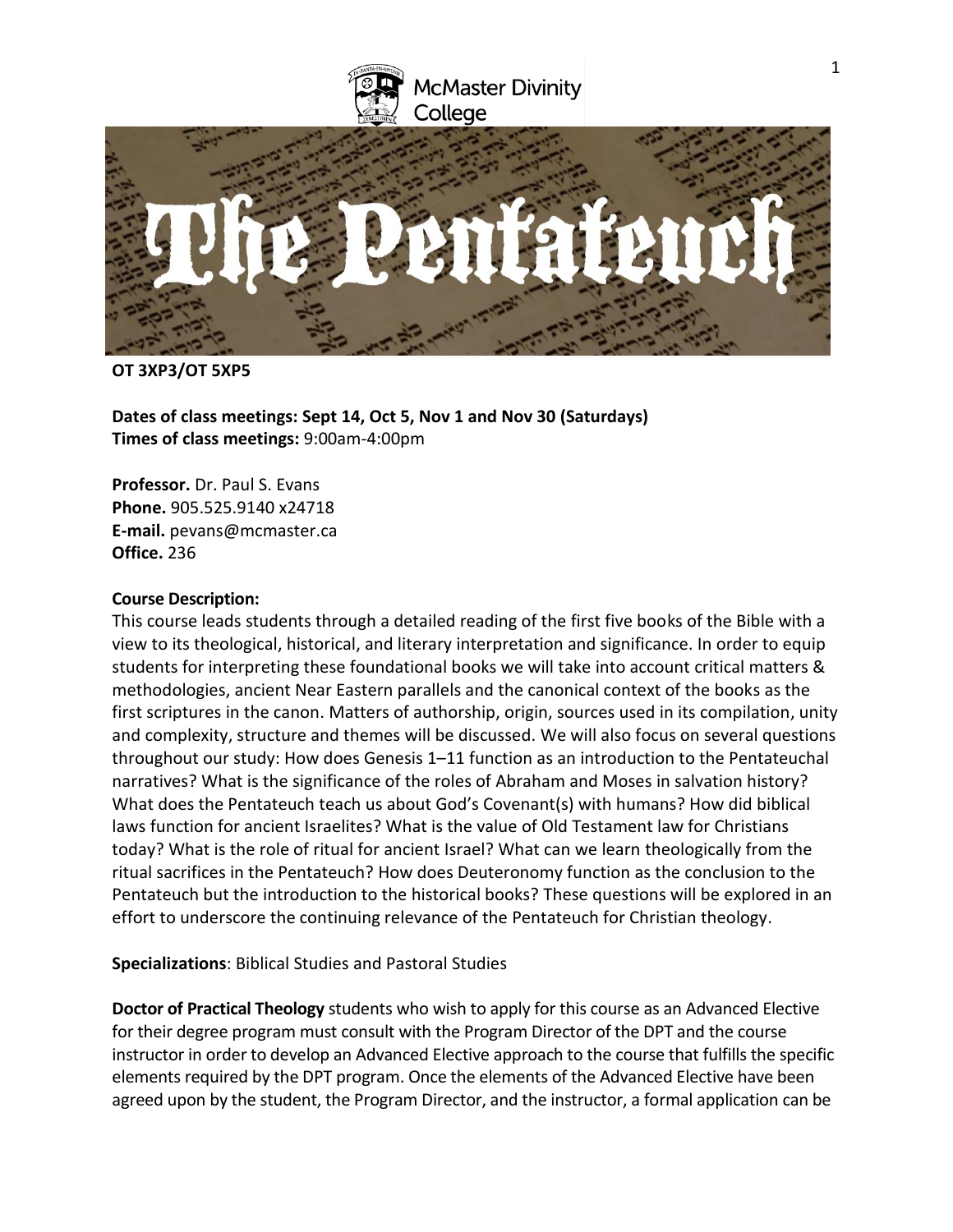made for an Advanced Elective in connection with this course. Once the application is accepted, DPT students can proceed with the course as part of their degree program.

**Being** Doing transformed into the work of ministry Christ's image

## **Course Objectives:**

## **Knowing**

- To have a thorough knowledge of the contents and message of the Pentateuch
- To gain familiarity with the assumptions, methods and conclusions of modern critical scholarship on the Pentateuch
- To gain an appreciation of priestly ritual texts and their theological worth
- To gain an introductory knowledge of relevant Ancient Near Eastern Literature: One will read English translations of the most important extra-biblical documents for a proper understanding of the Pentateuch within its ancient Near Eastern context.

## **Being**

- To embrace the contemporary relevance of the Pentateuch for the Church today
- To embrace the origins of Israel as the beginnings of the Christian story
- To grow closer to God through study of the Pentateuch

## **Doing**

- To be able to discuss the relation of Genesis 1-11 to ancient Near Eastern mythology and modern science
- To be able to discuss the role of Law in ancient Israelite society and its relevance for Christians today
- To be able to discuss the role of ritual in ancient Israelite society and its relevance for Christians today
- To be able to interpret the Pentateuch in its original context
- To be able to apply the message of the Pentateuch to contemporary audiences

# **Required Texts:**

- T. Desmond Alexander. *From Paradise to the Promised Land: An Introduction to the Main Themes of the Pentateuch.* (Grand Rapids, MI: Baker, 1995).
- Michael L. Morales. *Who Shall Ascend the Mountain of the Lord? A Biblical Theology of the Book of Leviticus*. New Studies in Biblical Theology 37. Downers Grove, IL: IVP 2015.
- *Dictionary of the Old Testament: Pentateuc*h (The IVP Bible Dictionary Series). IVP Academic, 2002.

# **Textbook Purchase**

All required textbooks for this class are available from the College's book service, READ On Bookstore, Room 145, McMaster Divinity College. Texts may be purchased on the first day of class. For advance purchase, you may contact READ On Bookstore, 5 International Blvd,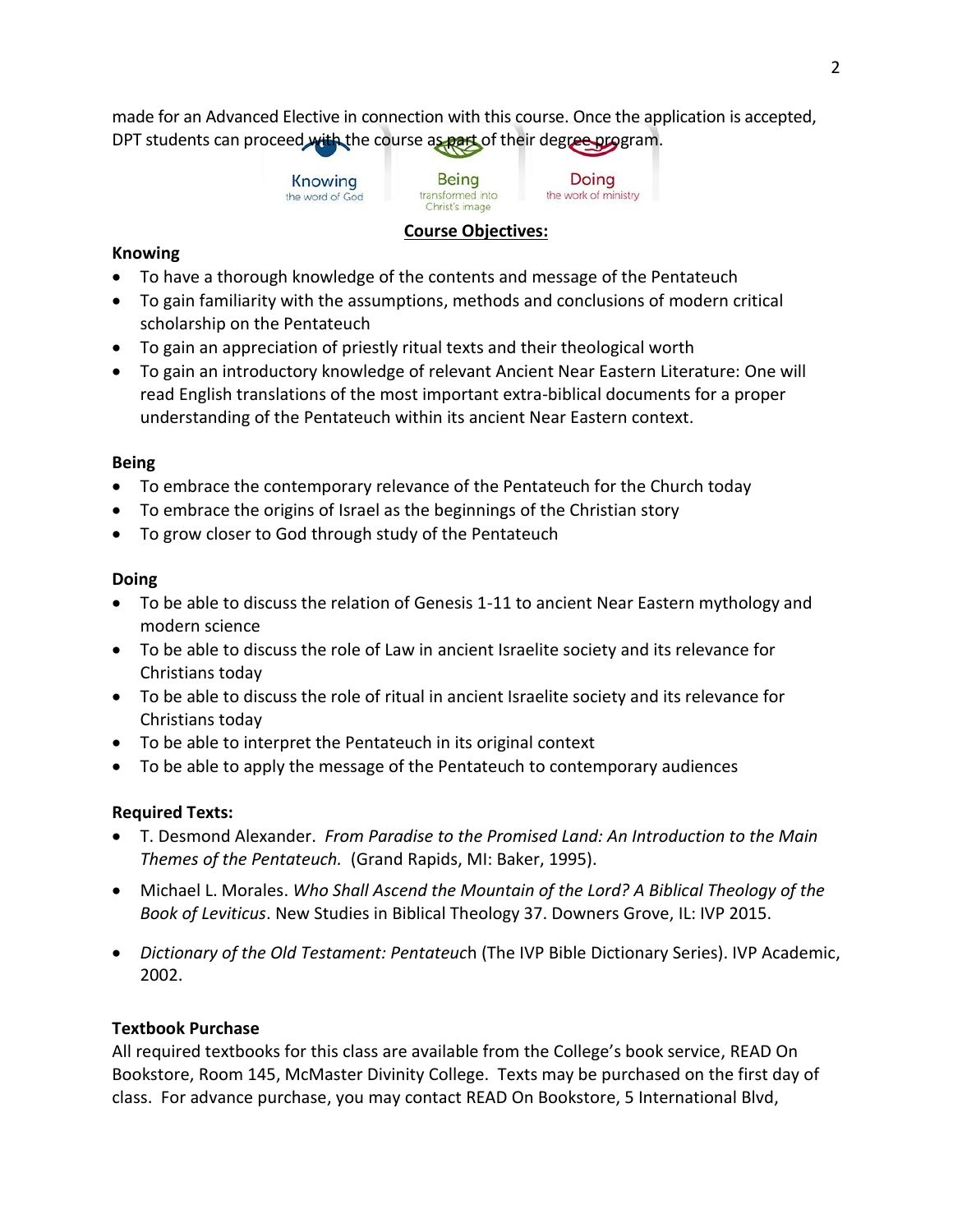Etobicoke, Ontario M9W 6H3: phone 416.620.2934; fax 416.622.2308; email [books@readon.ca.](mailto:books@readon.ca) Other book services may also carry the texts.

## **Course Evaluation**

*The assignments and their weights are as follows:*

**5% - Readings:** Students are required to read the Pentateuch, the Alexander and Morales textbooks in their entirety and assigned readings from the Dictionary of the Pentateuch and elsewhere and report this with an email to pevans@mcmaster.ca by **Dec 11**

**20% - Student Presentations:** Students will work with 1-2 other students (dependent upon class size) to complete this assignment. Students will prepare a presentation on an assigned topic informed by relevant secondary literature.

- While taking into account critical scholarship and academic readings, the presentation will be aimed at a popular audience at the level of the average church go-er. The format of the presentation is up to the students. Students are encouraged to employ video, PowerPoint, activities, artwork, music or other creative avenues in which to communicate in their presentation.
- Students must hand-in a detailed lesson plan to the professor at the beginning of class on the day of their presentation. This lesson plan should indicate the specific responsibilities of each student in both preparation for and execution of the presentation.
- Dates and groupings for these presentations will be decided on the first day of class
- **30% - Critical Book Review Assignment (8 pages).** Due **Oct 16, 2019.** After reading the Morales textbook (*Who Shall Ascend the Mountain of the Lord?*) students will critically review the work in one paper. This review will present its content, provide a critique and finally give a response that outlines both theological and personal implications. See "Book Review Guidelines" below.

# **5% - Statement and Bibliography. Due Nov 9, 2019.**

In preparation for the major assignment students will write a one-paragraph statement of their project and an annotated bibliography consisting of *at least* **12 items** of varied secondary sources (commentaries, theological dictionaries, specialized books and *at least 3 articles from refereed journals*). By way of **supplement** to these 12 sources, a student may use a **maximum of 2** internet resources. Students are responsible for the quality of these internet resources.

- For your annotated bibliography each item should have a couple sentences explaining the author's thesis and what evidence or arguments she / he uses to support it. Make sure you show that you have read and understood the article or book.
- ALL TOPICS MUST BE APPROVED BY YOUR PROFESSOR
- **40% - Major Assignment. Due Dec 7, 2019.** All major assignment papers must be doublespaced, 12pt Times New Roman font (footnotes=10pt). The bibliography must contain 12 items of secondary sources (commentaries, theological dictionaries, monographs,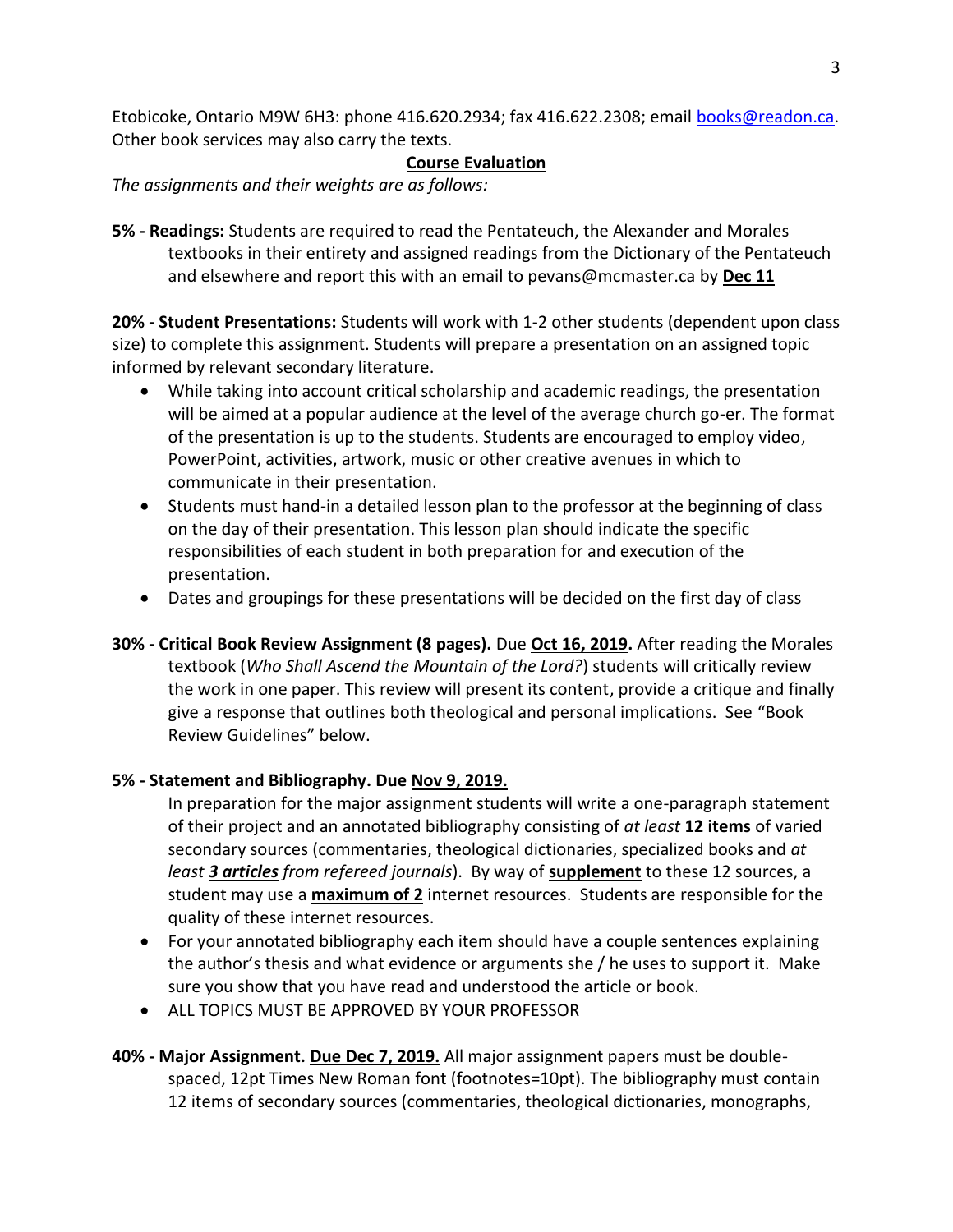and at least 3 academic articles) each drawn on and cited in the paper. Students may supplement these 12 sources with 2 internet resources. See "Paper Evaluation" below.

# **A. Major Assignment for Biblical Studies Specializations:**

There are  $two$  (2) options for Biblical Studies: Choose only one (1) of the following:</u>

- **i: Research paper:** 12-15 pages double-spaced. This is especially recommended if you are planning to go on to a research degree or write a thesis in OT (or if you have a particular topic in mind that you wish to write on). The topic of this research must be related to the Pentateuch and approved by the professor.
- **ii. Theological Theme Paper:** 12 pages double-spaced. In this option you will choose one biblical-theological theme (e.g., social justice, atonement, covenant, etc.) found in the Pentateuch, and write a paper that succinctly traces this theme throughout the entire Pentateuch. This paper will note the diversity represented in the different books but also note continuity. Finally, the paper will discuss how this theme is picked up in the rest of the Bible (Old and New Testaments) and reflect on how the theology of the Pentateuch functions for the later writers. A rough outline of the paper should be:
	- i. **Introduction** stating the theme and its significance in the Pentateuch
	- ii. **Discerning the Theme**: Analyze passages that evince your chosen theme and noting diversity and continuity with other passages and reflecting theologically on this theme
	- iii. **Scriptural connections**. Note other biblical texts that pick up on and develop this biblical theological theme. How does the OT function for these writers?
	- iv. **Application for today**. How is this theme relevant for Christians today? How does the Pentateuch function for Christian theology today? How might you communicate this theme in a contemporary setting?

# **B. Major Assignment for Pastoral Studies Specializations:**

There are three (3) options for Pastoral Studies Specializations. Choose only one (1) of the following:

# **i: Theological Theme Paper:** *as described above (A.ii)*

**ii: Sermon on the Pentateuch (oral presentation).** 20-25 minute video-taped sermon submitted on CD/DVD/USB drive or uploaded to YouTube or Vimeo.

Beginning with your chosen text, this sermon will expound a passage, applying it to the contemporary context. The sermon will be delivered orally but include a written paper with an outline. The paper may be a combination of sentence, bullets/point form, paragraphs (it need not be a complete essay of the words you preach). This paper should be grammatically correct and include appropriate citation of sources employed.

**iii: Sermon on the Pentateuch (written).** 12 pages double-spaced. Beginning with the text of the Pentateuch this sermon will expound a passage, applying it to the contemporary context. The sermon will be an original written composition but written with an aim to oral delivery. The submitted text should include an outline of the sermon at the beginning. The sermon must be written as it would be spoken and must *not* be in point form etc. but be a full written manuscript. It is expected it will conform to MDC style guide and be grammatically correct and acknowledge its sources appropriately..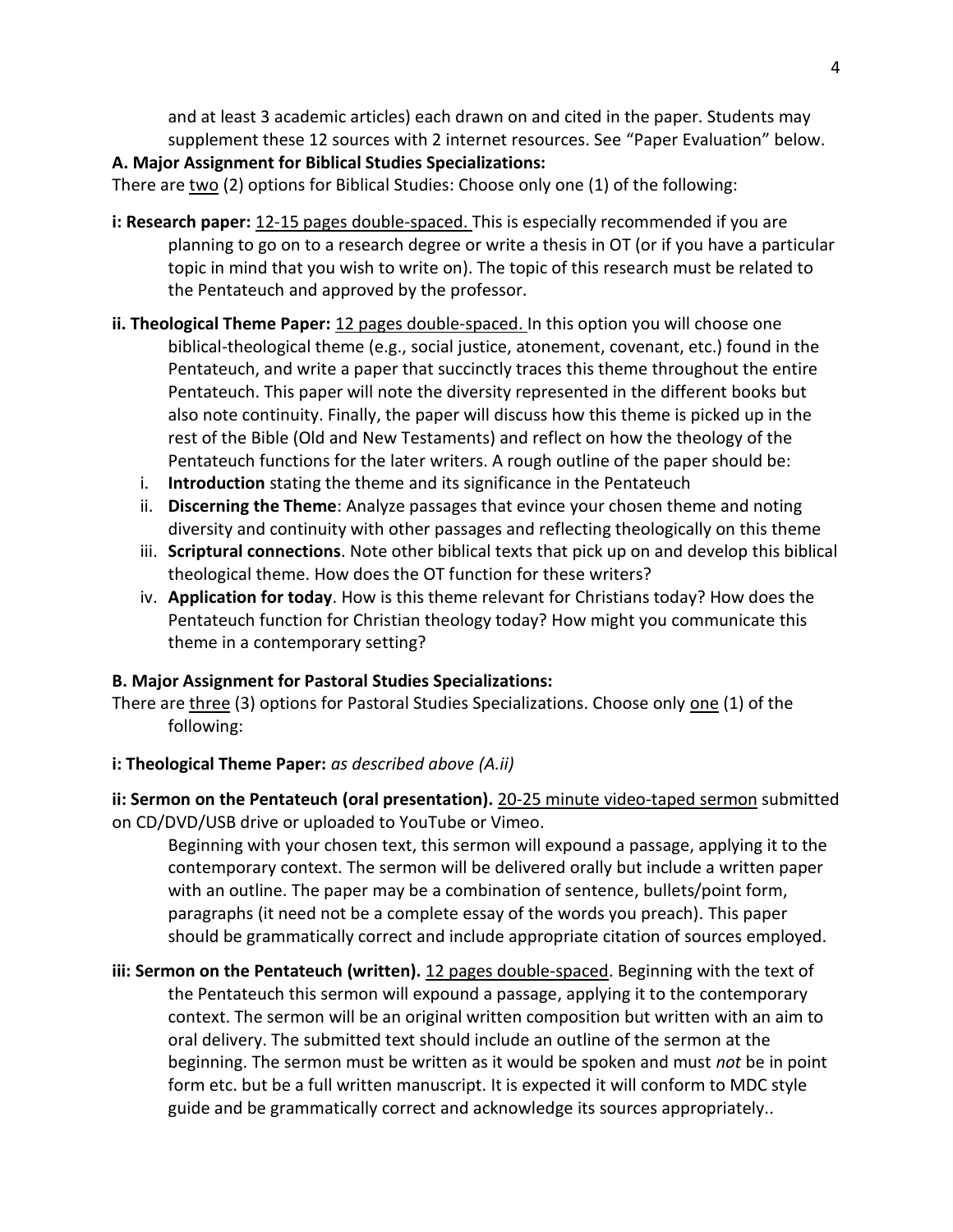#### **Style for Submission of Written Work**

All stylistic considerations (including but not limited to questions of formatting, footnotes, and bibliographic references) must conform to the McMaster Divinity College Style Guidelines for Essays and Theses http://mcmasterdivinity.ca/wp-content/uploads/2018/02/mdcstyleguide.pdf Failure to observe appropriate form will result in grade reductions.

All assignments must be in electronic format only (PDF format) —no hardcopies— and emailed to pevans@mcmaster.ca. Include your last name in the file name of your attachment (e.g., evans.researchpaper.pdf). To avoid late marks papers must be received by 11:59pm of the calendar day on which they are due.

#### **Policy Concerning Late Papers**

Extensions for papers will not be given except in very exceptional circumstances. (serious illness, family crises, etc.). Busy-ness, computer problems etc. are not legitimate reasons to grant extensions and in the interests of fairness any request for extensions will take into account the entire class. Late assignments will be docked at the rate of 2% per day for the first 7 calendar days (including weekends) and 4% per day after that. Late assignments receive no critical feedback. All assignments must be received by Dec 11, 2019 in order to avoid a failing grade in the class.

### **Gender Inclusive Language**

McMaster Divinity College uses inclusive language for human beings in worship services, student written materials, and all its publications. It is expected that inclusive language will be used in chapel services and all MDC assignments. In reference to biblical texts, the integrity of the original expressions and the names of God should be respected, but you will need to use gender-inclusive language for humans, and you will need to quote from a gender-inclusive version such as the following: NRSV (1989), NCV (1991), TEV/GNB/GNT (1992), CEV (1995), NLT (1996), TNIV (2005), and the Common English Bible (CEB 2011).

### **Academic Honesty**

Academic dishonesty is a serious offence that may take any number of forms, including plagiarism, the submission of work that is not one's own or for which previous credit has been obtained, and/or unauthorized collaboration with other students. Academic dishonesty can result in severe consequences, e.g., failure of the assignment, failure of the course, a notation on one's academic transcript, and/or suspension or expulsion from the College. Students are responsible for understanding what constitutes academic dishonesty. Please refer to the Divinity College Statement on Academic Honesty ~ [https://mcmasterdivinity.ca/rules](https://mcmasterdivinity.ca/rules-regulations/)[regulations/](https://mcmasterdivinity.ca/rules-regulations/)

**Disclaimer**: This syllabus is the property of the instructor and is prepared with currently available information. The instructor reserves the right to make changes and revisions up to and including the first day of class.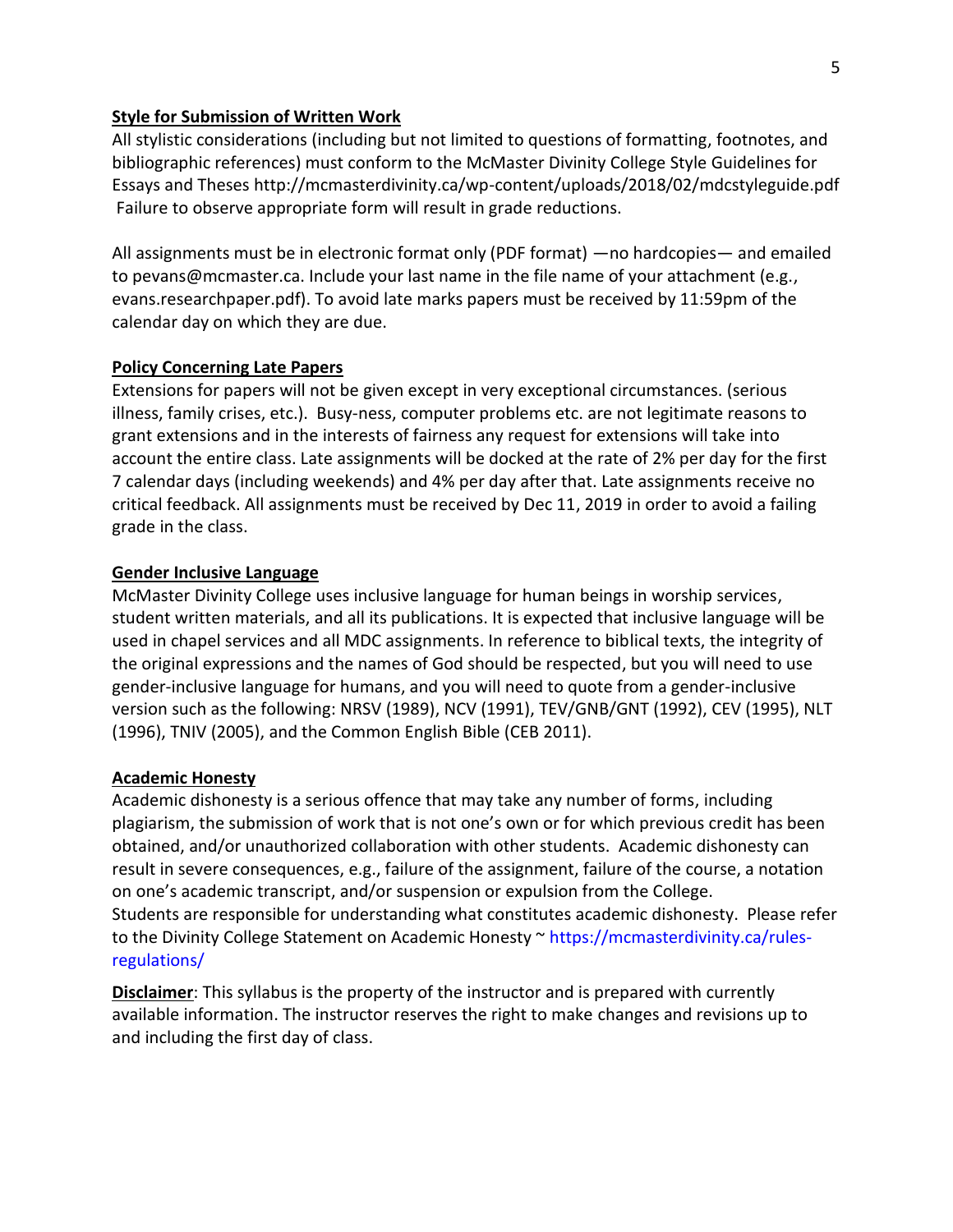### **Paper Evaluation**

- **1.** The following items are rated according to this scale:
	- 1 = inadequate;  $2$  = adequate;  $3$  = good;  $4$  = very good;  $5$  = superior.

| <b>Bibliographic consciousness</b>            |  |   | 1 2 3 4 5      |  |
|-----------------------------------------------|--|---|----------------|--|
| Range and Use of Sources                      |  |   | 1 2 3 4 5      |  |
| Clarity in Defining Issues                    |  |   | 1 2 3 4 5      |  |
| Strength of Argument                          |  |   | 1 2 3 4 5      |  |
| Awareness of Exegetical Issues                |  |   | 1 2 3 4 5      |  |
| <b>Accuracy of Data and Assertions</b>        |  |   | 1 2 3 4 5      |  |
| Analysis / Critical Thinking                  |  |   | 1 2 3 4 5      |  |
| Introduction (Thesis Statement / Clear Issue) |  |   | 1 2 3 4 5      |  |
| Development of Thesis (focus)                 |  |   | 1 2 3 4 5      |  |
| Literary Style (awkward, wordy, repetitive)   |  |   | 1 2 3 4 5      |  |
| Organization/coherence of ideas               |  |   | 1 2 3 4 5      |  |
| Grammar/Spelling                              |  |   | 1 2 3 4 5      |  |
| Neatness/Presentation                         |  | 3 | $\overline{4}$ |  |

§ Note: this is a simple evaluation tool to assist in paper assessment. The categories are not weighted equally, and thus are not added together or averaged to calculate your grade.

## **II. The following need attention if so indicated**

- 
- 

□ Line spacing, Font size, Margins, Page numbers etc. need attention

□ Cite primary resources correctly/ consistently (e.g., Gen 1:26; Gen 1; etc.)

- □ Use inclusive language □ □ The paper is too long/too short
- □ Write a unified essay □ □ Edit your paper more thoroughly
	- □ The paper needs balance
	- □ Follow MDC Style guide

□ Cite secondary resources correctly/ consistently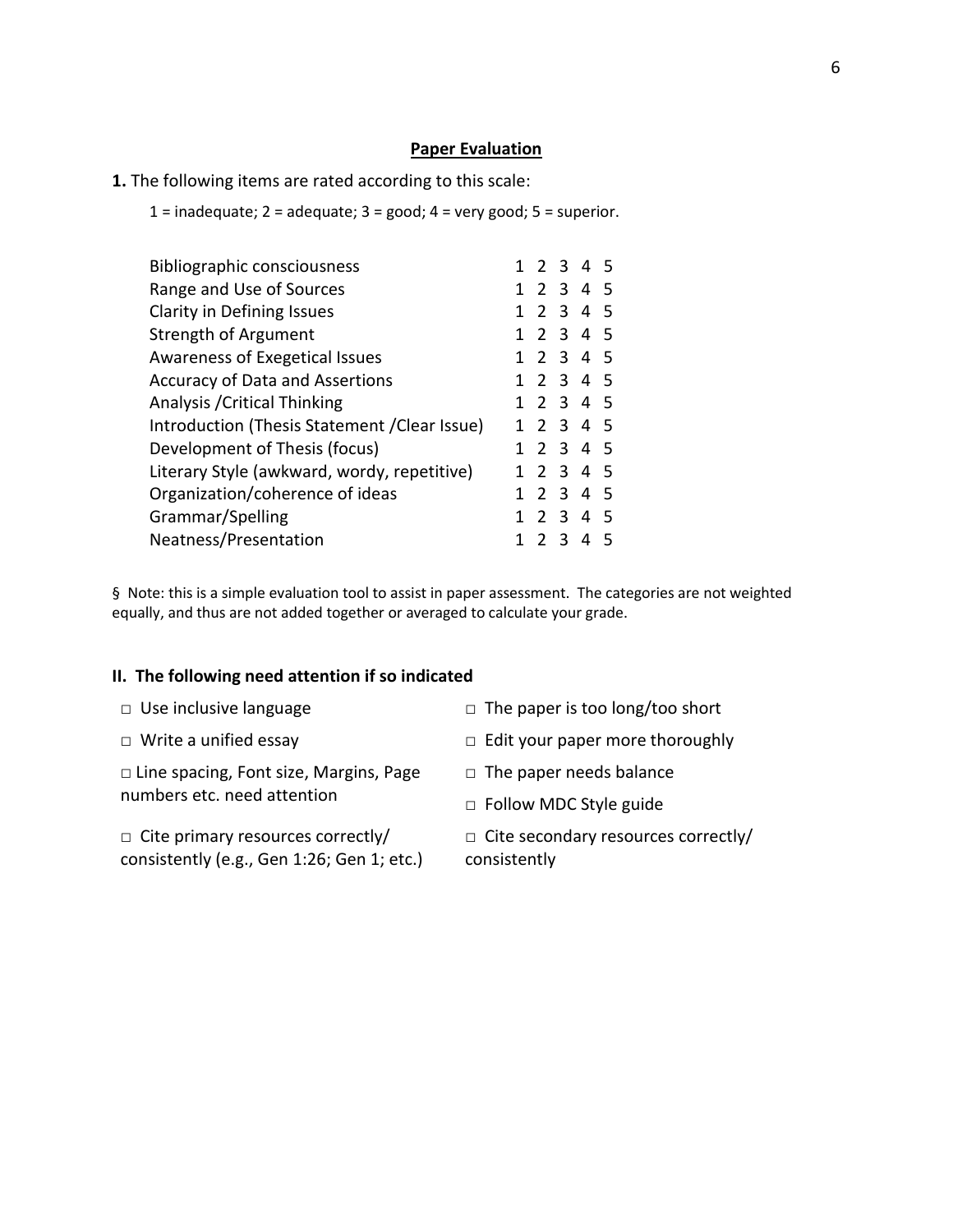## **Critical Book Review Guideline**

**I.** The Book Review of Morales *Who Shall Ascend the Mountain of the Lord*? should roughly follow this format:

| Summary of Content:        | 2-3 Pages |
|----------------------------|-----------|
| Critique of Content        | 2-3 Pages |
| <b>Personal Reflection</b> | 2-3 Pages |
|                            |           |

Total=*no more* than 8 pages! Pages 9ff *will not* be read

*The following items are rated according to the following scale:* 

 $1 = poor/inadequate; 2 = adequate; 3 = good/more than adequate; 4 = very good;$ 5 = excellent/superior.

| Summary of Content (noted key concepts etc.)        |  |  | 1 2 3 4 5 |  |
|-----------------------------------------------------|--|--|-----------|--|
| Quality of Critique (evidence of critical thought)  |  |  | 1 2 3 4 5 |  |
| Reflective Thought (theological depth, sensitivity) |  |  | 1 2 3 4 5 |  |
| Literary Style (awkward, wordy, repetitive)         |  |  | 1 2 3 4 5 |  |
| Grammar/Spelling                                    |  |  | 1 2 3 4 5 |  |
| Neatness/Presentation                               |  |  | 1 2 3 4 5 |  |

§ Note: this is a simple evaluation tool to assist in paper assessment. The categories are not weighted equally, and thus are not added together or averaged to calculate your grade.

## **II. The following need attention if checked**

| $\Box$ Use inclusive language                                                          | $\Box$ The paper is too long/too short                     |  |  |
|----------------------------------------------------------------------------------------|------------------------------------------------------------|--|--|
| $\Box$ Write a unified essay                                                           | $\Box$ Edit your paper more thoroughly                     |  |  |
| $\Box$ Line spacing, Font size, Margins, Page<br>numbers etc. need attention           | $\Box$ The paper needs balance                             |  |  |
|                                                                                        | $\Box$ Follow MDC Style guide                              |  |  |
| $\Box$ Cite primary resources correctly/<br>consistently (e.g., Gen 1:26; Gen 1; etc.) | $\Box$ Cite secondary resources correctly/<br>consistently |  |  |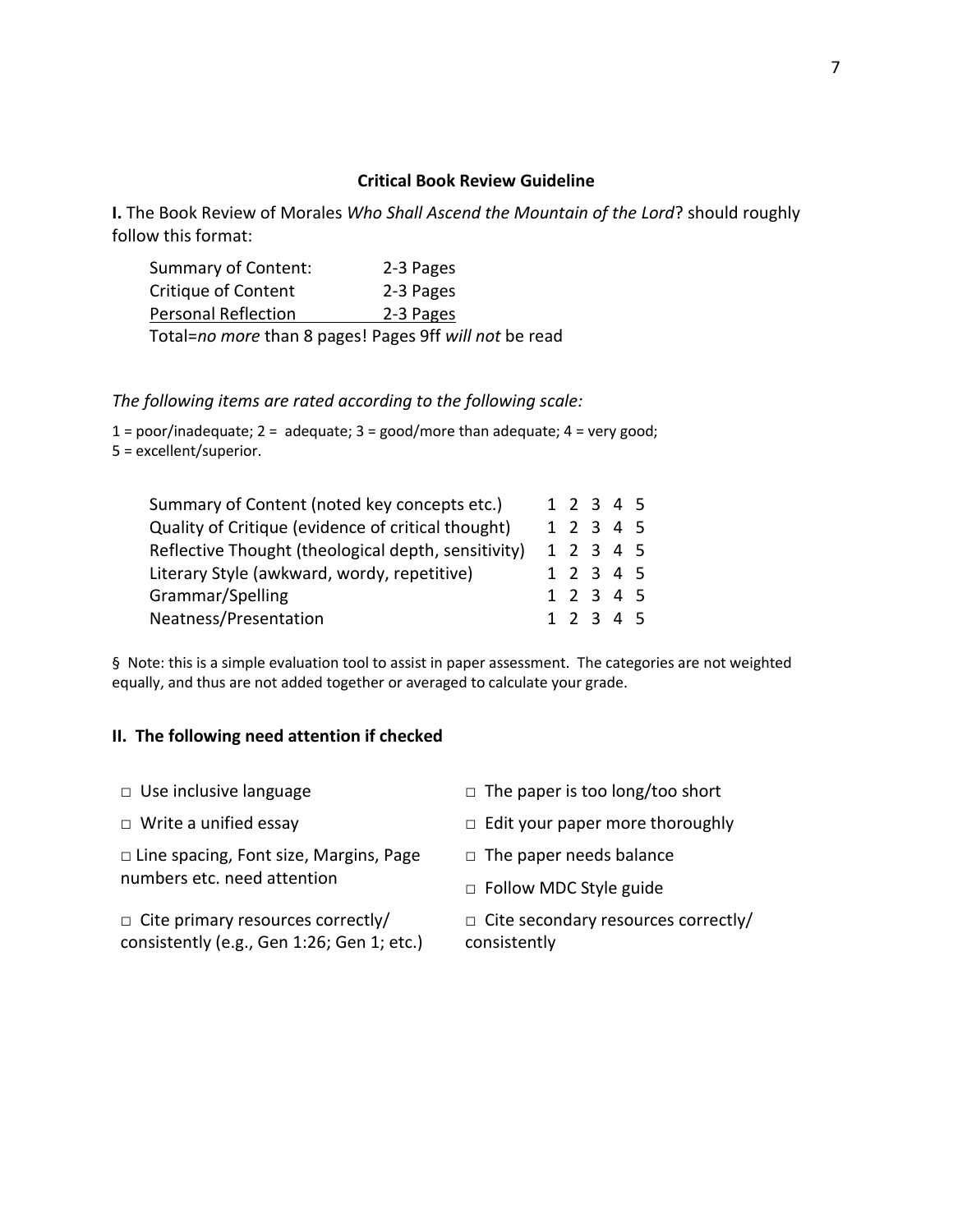#### **Selected Bibliography**

- Arnold, Bill T. and Bryan E. Beyer, *Readings from the Ancient Near East.* Grand Rapids, MI: Baker, 2002.
- Bandstra, Barry L. *Reading the Old Testament: An Introduction to the Hebrew Bible*. 2nd ed. Belmont: Wadsworth, 1999.
- Bell, Catherine M. *Ritual: Perspectives and Dimensions* New York: Oxford University Press, 2009.
- Bergen, Wesley J. *Reading Ritual: Leviticus in Postmodern Culture*. Journal for the Study of the Old Testament: Supplement Series. London: T&T Clark International, 2005.
- Blenkinsopp, Joseph, *Treasures Old and New: Essays in the Theology of the Pentateuch.* Grand Rapids, Mich.: Eerdmans, 2004.
- Blenkinsopp, Joseph, *Creation, Un-Creation, Re-Creation: A Discursive Commentary on Genesis 1-11.* London: T & T Clark, 2011.
- Campbell, Antony, and Mark O'Brien. *Rethinking the Pentateuch: Prolegomena to the Theology of Ancient Israel*. Louisville: Westminster John Knox, 2005.
- Clines, David J. A. *The Theme of the Pentateuch*. 2nd ed. JSOTSup 10. Sheffield: Sheffield Academic, 1996.
- Day, John. "Dragon and Sea, God's Conflict With." *ABD* 2:228-230.
- De Witt, Dale S. "The Historical Background of Genesis 11:1-9: Babel or Ur?" *Journal of the Evangelical Theological Society* 22 (1979):15-26.
- Dozeman, Thomas B., Konrad Schmid, and Thomas Römer. *Pentateuch, Hexateuch, or Enneateuch: Identifying Literary Works in Genesis Through Kings.* Ancient Israel and Its Literature 8. Atlanta: Society of Biblical Literature, 2011.
- Evans, Paul S. "Creation, Progress and Calling: Genesis 1-11 as Social Commentary." *McMaster Journal of Theology and Ministry* 13 (2011): 67-100.
- Frymer-Kensky, Tikva Simone. "Atrahasis Epic and its Significance for our Understanding of Genesis 1-9." *Biblical Archaeologist* 40 (1977):147-155.

Gane, Roy. *Ritual Dynamic Structure*. Piscataway: Gorgias, 2004.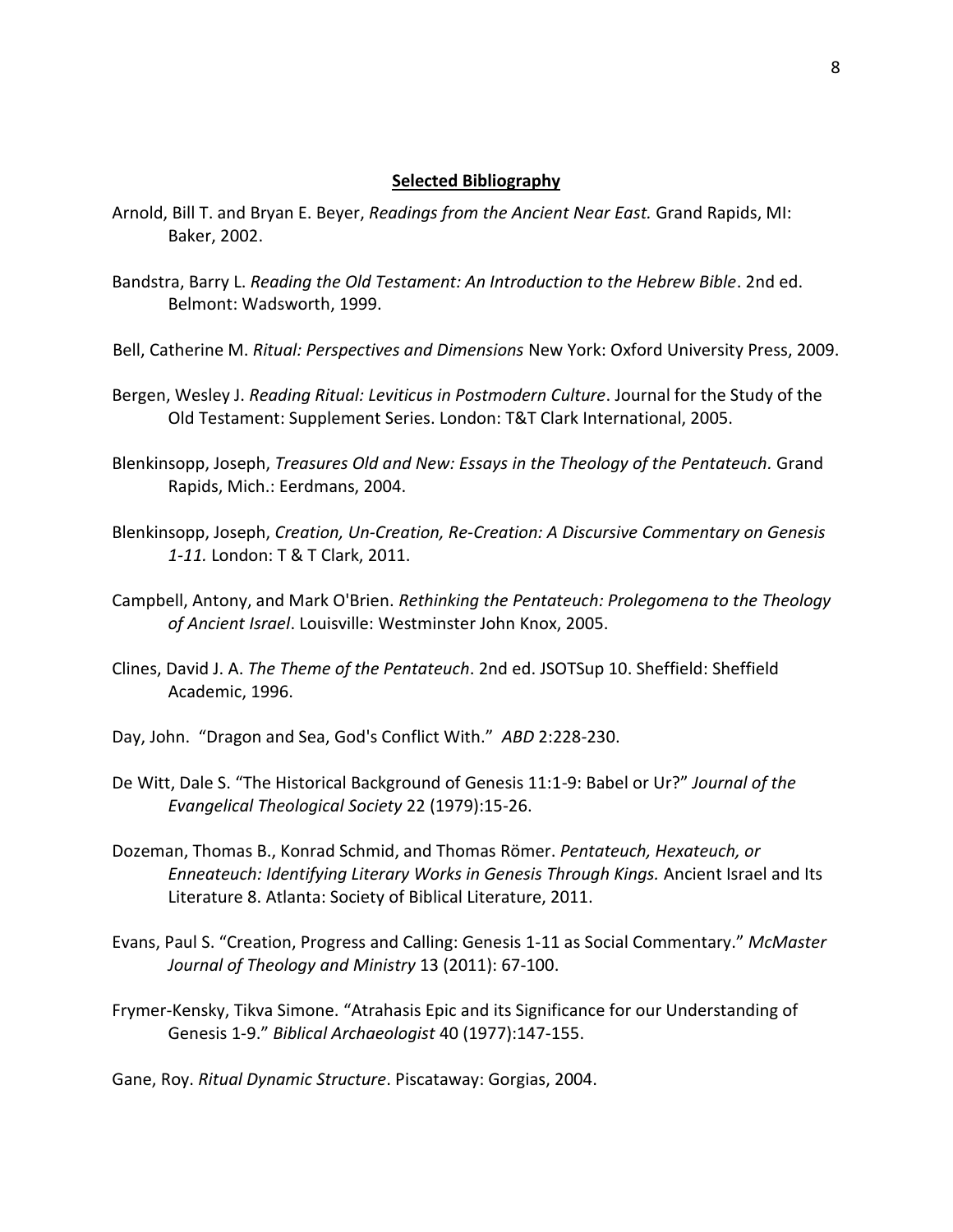- Hauser, Alan J. "Linguistic and Thematic Links Between Genesis 4:1-16 and Genesis 2-3." *Journal of the Evangelical Theological Society* 23 (1980) 297-305.
- Janzen, David. *The Social Meanings of Sacrifice in the Hebrew Bible: A Study of Four Writings*. Beihefte Zur Zeitschrift Für Die Alttestamentliche Wissenschaft. Berlin; New York: Walter de Gruyter, 2004.
- Kapelrud, Arvid S. "Mythological Features in Genesis Chapter 1 and the Author's Intentions." *Vetus Testamentum* 24 (1974) 178-186.
- Landy, Francis. "The Song of Songs and the Garden of Eden." *Journal of Biblical Literature* 98 (1979) 513-528.
- Lewis, Jack P. "The Offering of Abel (Gen 4:4): A History of Interpretation." *Journal of the Evangelical Theological Society* 37 (1994) 481-496.
- Merrill, Eugene H. "The Peoples of the Old Testament According to Genesis 10." *Bibliotheca Sacra* 154 (1997) 3-22.
- Moberly, R. W. L., *The Theology of the Book of Genesis.* Old Testament Theology. Cambridge ; New York: Cambridge University Press, 2009.
- Ramsey, George W. "Is Name-Giving an Act of Domination in Genesis 2:23 and Elsewhere?" *Catholic Biblical Quarterly* 50 (1988) 24-35.
- Sailhamer, *The Meaning of the Pentateuch: Revelation, Composition, Interpretation*. Downers Grove, IL: IVP Academic, 2009.
- Walton, John. "The Antediluvian Section of the Sumerian King List and Genesis 5." *Biblical Archaeologist* 44 (1981) 207-208.
- Whybray, R. N. *Making of the Pentateuch: A Methodological Study*. JSOTSup 53. Sheffield, England: JSOT, 1987.

### **Commentaries**

### **Genesis**

- Alter, Robert, *Genesis: Translation and Commentary.* New York: W.W. Norton, 1997
- Blocher, Henri, *In the Beginning. The opening chapters of Genesis*, trans. David G. Preston Leicester, England and Downers Grove, IL: Inter-Varsity, 1984.

Hamilton, Victor. *The Book of Genesis*. 2 vols. New International Commentary on the Old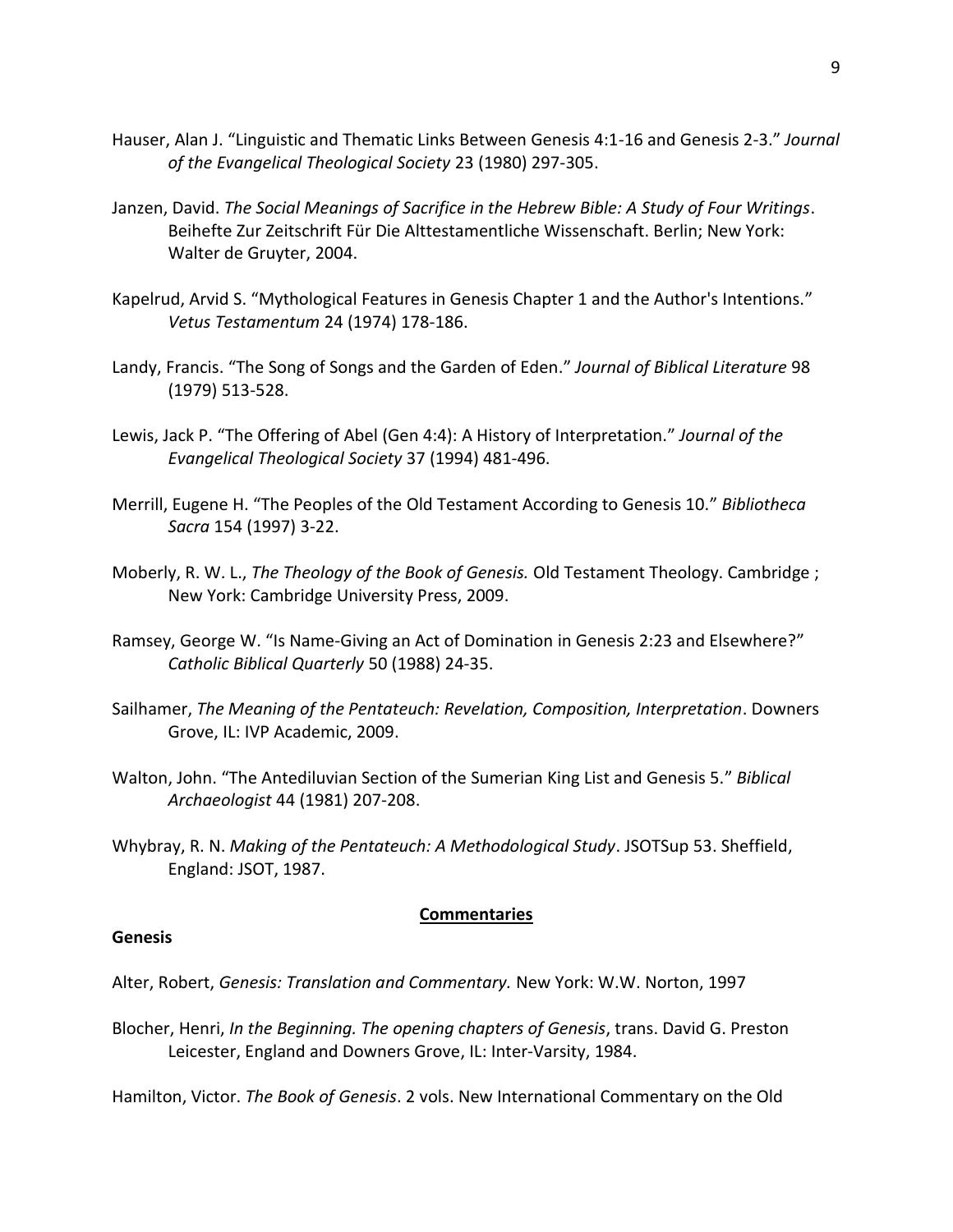Testament. Grand Rapids: Eerdmans, 1990, 1995.

- Kidner, Derek. *Genesis: An Introduction and Commentary*. The Tyndale Old Testament Commentaries. Downers Grove, Ill.: Inter-Varsity, 1977.
- Kline, Meredith G. "Genesis." in *The New Bible Commentary*, 3rd rev. ed., D. Guthrie, ed., 79- 114; Downers Grove, IL: Inter-Varsity, 1970.
- Sarna, Nahum M. *The JPS Torah Commentary: Genesis. The Traditional Hebrew Text with the New JPS Translation*, ed. Nahum M. Sarna and Chaim Potok, The JPS Torah Commentary. Philadelphia, New York, Jerusalem: The Jewish Publication Society, 1989.
- Bruce Waltke and Cathi J. Fredricks. *Genesis: A Commentary.* Grand Rapids, Mich.: Zondervan, 2001.

Walton, John H. *Genesis*. NIVAC. Grand Rapids, Mich: Zondervan, 2001.

- Wenham, Gordon. Genesis. 2 vols. Word Biblical Commentary. Dallas: Word, 1987, 1994.
- Westermann, Claus. *Genesis 1-11: A Commentary*. Translated by John Scullion. Minneapolis: Augsburg, 1984.

#### **Exodus**

- Childs, Brevard S. *Exodus, a Commentary*. Old Testament Library. London: SCM, 1974.
- Currid, John D. *A Study Commentary on Exodus.* Auburn, MA: Evangelical, 2000.
- Durham, John I. *Exodus.* WBC, 3. Waco, Tex.: Word, 1987.
- Enns, Peter. *Exodus*. NIVAC. Grand Rapids, Mich.: Zondervan 2000.
- Fretheim, Terence E. *Exodus*. Interpretation. Louisville: John Knox, 1991.
- Hamilton, Victor P. *Exodus: An Exegetical Commentary.* Grand Rapids, Mich.: Baker Academic, 2011.
- Kaiser, Jr. Walter C. "Exodus." *The Expositor's Bible Commentary*, Vol. 2, Frank E. Gaebelein, ed. Grand Rapids, MI: Zondervan, 1990.
- Motyer, J. A. *The Message of Exodus: The Days of Our Pilgrimage*. The Bible Speaks Today. Downers Grove, IL: InterVarsity, 2005.

Sarna, Nahum M. *The JPS Torah Commentary: Exodus. The Traditional Hebrew Text with the*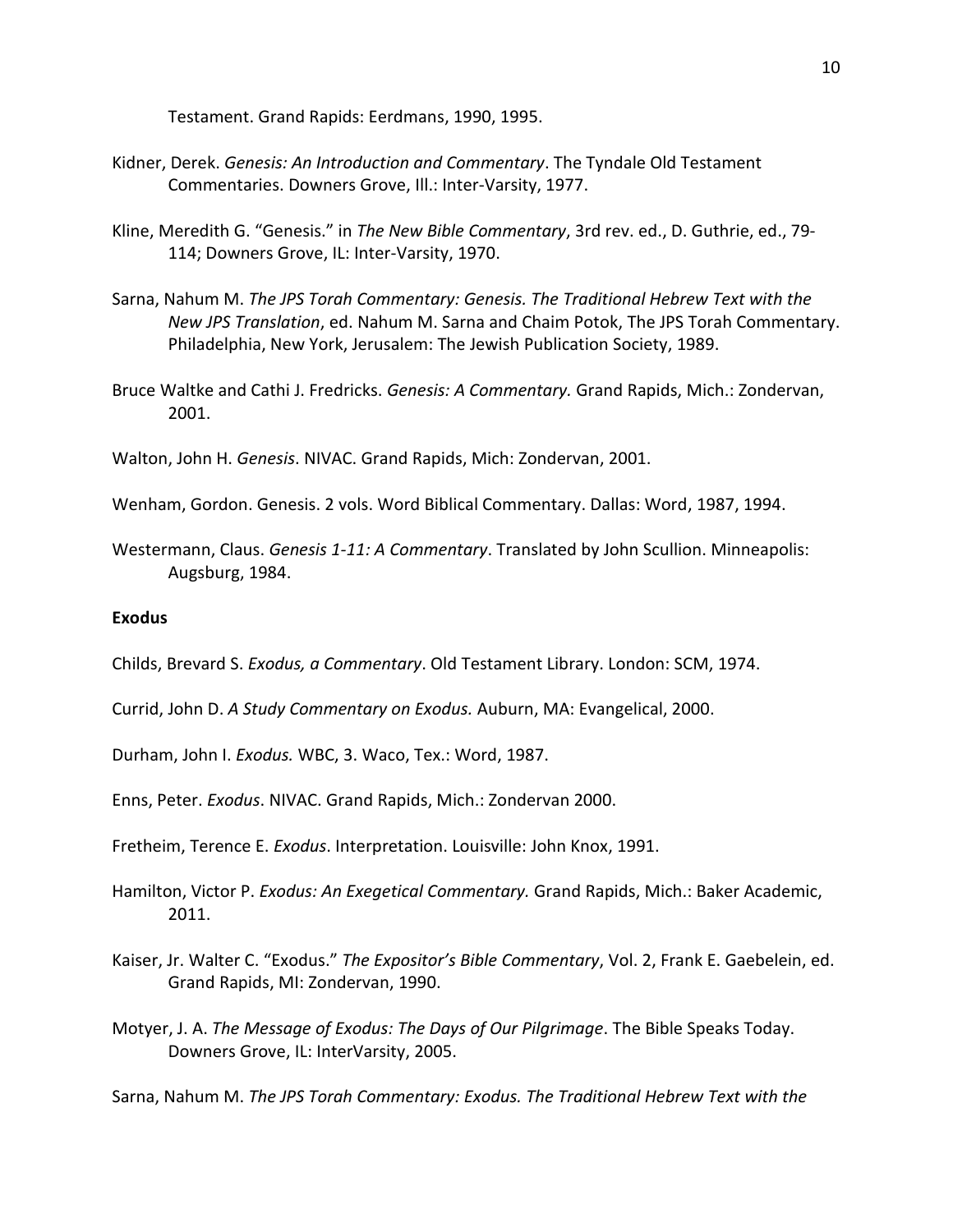*New JPS Translation*, ed. Nahum M. Sarna and Chaim Potok, The JPS Torah Commentary. Philadelphia, New York, Jerusalem: The Jewish Publication Society, 1991.

Stuart, Douglas K. *Exodus*. New American Commentary. Nashville, Tenn.: Broadman & Holman, 2006.

## **Leviticus**

- Hartley, John E. *Leviticus.* Word Biblical Commentary 4. Dallas, Tex.: Word, 1992.
- Harris, R. Laird. "Leviticus." *The Expositor's Bible Commentary*, Vol. 2, Frank E. Gaebelein, ed. Grand Rapids, MI: Zondervan, 1990.
- Gane, Roy. *Leviticus, Numbers.* The NIV Application Commentary. Grand Rapids, Mich.: Zondervan, 2004.
- Kaiser, Jr. Walter C. "Leviticus." *The New Interpreter's Bible*, Vol. 1, L.E. Keck, et al., eds. Nashville, TN: Abingdon, 1994.
- Milgrom, Jacob. *Leviticus: A Book of Ritual and Ethics.* Continental Commentaries. Minneapolis: Fortress, 2004.
- Ross, Allen P. *Holiness to the LORD: A Guide to the Exposition of the Book of Leviticus.* Grand Rapids, MI: Baker, 2002.
- Tidball, Derek. *The Message of Leviticus.* The Bible Speaks Today. Downers Grove, IL: InterVarsity, 2005.
- Wenham, Gordon J. *The Book of Leviticus.* New International Commentary on the Old Testament. Grand Rapids, Mich.: Eerdmans, 1979.
- Wright, Christopher J.H. "Leviticus." *New Bible Commentary. 21st Century Edition*, D.A. Carson, R.T. France, J.A. Motyer, G.J. Wenham, eds. Leicester, England: Inter-Varsity; Downers Grove, IL: InterVarsity, 1994.

### **Numbers**

- Allen, Ronald B. "Numbers." *The Expositor's Bible Commentary*, Vol. 2, Frank E. Gaebelein, ed. Grand Rapids, MI: Zondervan, 1990.
- Brown, Raymond. *The Message of Numbers: Journey to the Promised Land.* Bible Speaks Today. Downers Grove, IL: Inter-Varsity, 2002.
- Cole, R. Dennis. *Numbers: An Exegetical and Theological Exposition of Holy Scripture*, New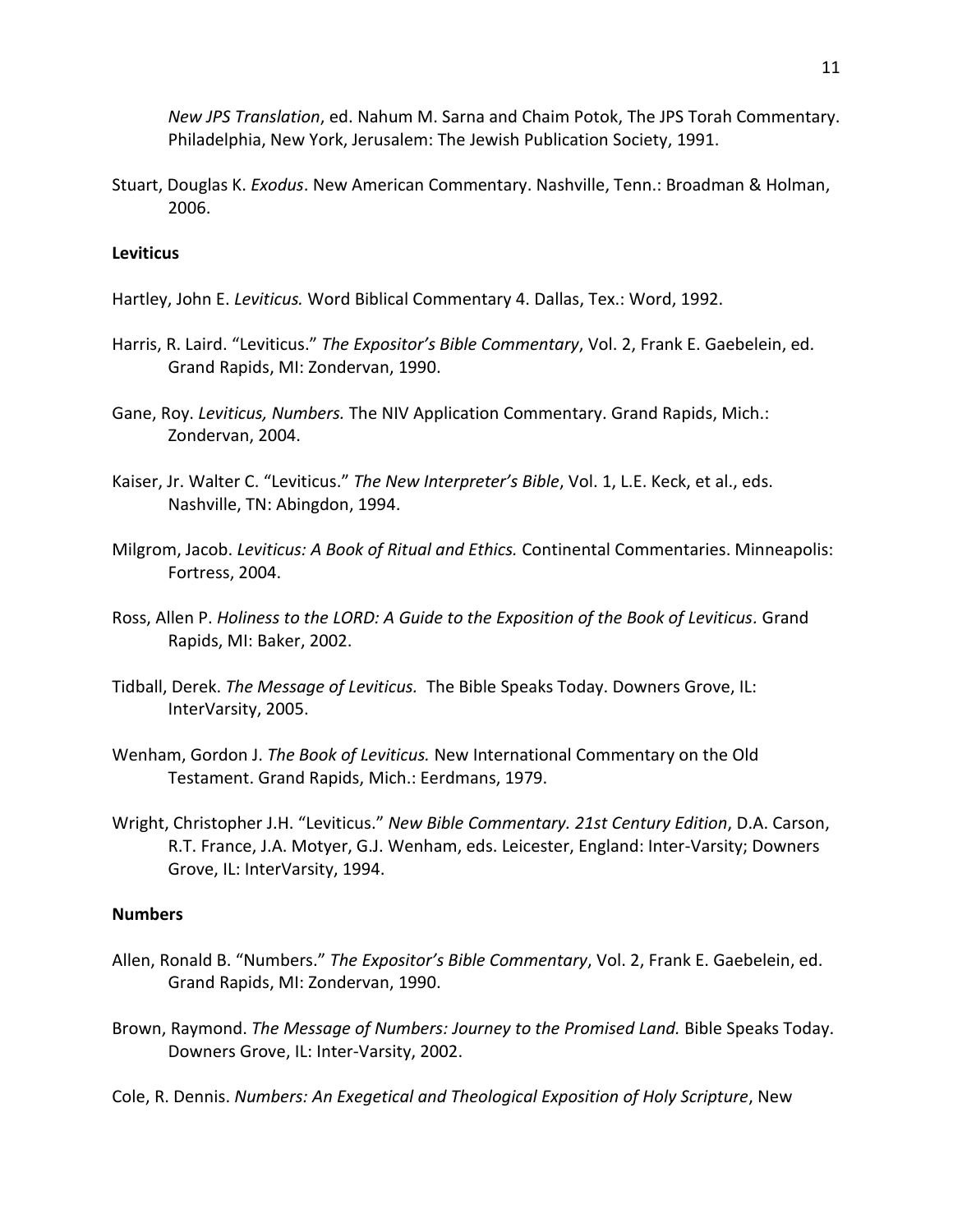American Commentary. Nashville: Broadman & Holman, 2000.

- Levine, Baruch A. *Numbers 1-20: A New Translation with Introduction and Commentary.* 1st ed., The Anchor Bible 4. New York: Doubleday, 1993.
- Levine, Baruch A. *Numbers 21-36: A New Translation with Introduction and Commentary.* 1st ed., The Anchor Bible 4A. New York: Doubleday, 2000.
- Milgrom, Jacob. *Numbers = [Ba-Midbar]: The Traditional Hebrew Text with the New Jps Translation.* 1st ed., Jps Torah Commentary. Philadelphia: Jewish Publication Society, 1990.
- Naylor, Peter J. "Numbers." *New Bible Commentary. 21st Century Edition*, D.A. Carson, R.T. France, J.A. Motyer, G.J. Wenham, eds. Leicester, England: Inter-Varsity; Downers Grove, IL: InterVarsity, 1994.
- Wenham, Gordon J. *Numbers, an Introduction and Commentary.* 1st ed., Tyndale Old Testament Commentaries 4. Downers' Grove: Inter-Varsity, 1981

#### **Deuteronomy**

- Craigie, Peter C., *The Book of Deuteronomy.* The New International Commentary on the Old Testament. Grand Rapids: Eerdmans, 1976.
- Kalland, Earl S. "Deuteronomy." *The Expositor's Bible Commentary*, Vol. 3, Frank E. Gaebelein,e ed. Grand Rapids, MI: Zondervan, 1992.
- Kline, Meredith G. "Deuteronomy." in *The Wycliffe Bible Commentary* Charles F. Pfeiffer and Everett F. Harrison, eds.. 155-204, Chicago: Moody, 1962.
- McConville, J. Gordon. "Deuteronomy." *New Bible Commentary. 21st Century Edition*, D.A. Carson, R.T. France, J.A. Motyer, G.J. Wenham, eds. Leicester, England: Inter-Varsity; Downers Grove, IL: InterVarsity, 1994.
	- \_\_\_\_\_. *Deuteronomy*, Apollos Old Testament Commentary. Leicester, England: Apollos; and Downers Grove, IL: InterVarsity, 2002.
- Miller, Patrick D. *Deuteronomy.* Interpretation, a Bible Commentary for Teaching and Preaching. Louisville: John Knox, 1990.
- Thompson, J. A. *Deuteronomy : An Introduction and Commentary*. Tyndale Old Testament Commentaries 5. Downers Grove, Ill.: IVP Academic, 2008.

Thompson, Deanna A. *Deuteronomy.* First edition. ed., Belief, a Theological Commentary on the